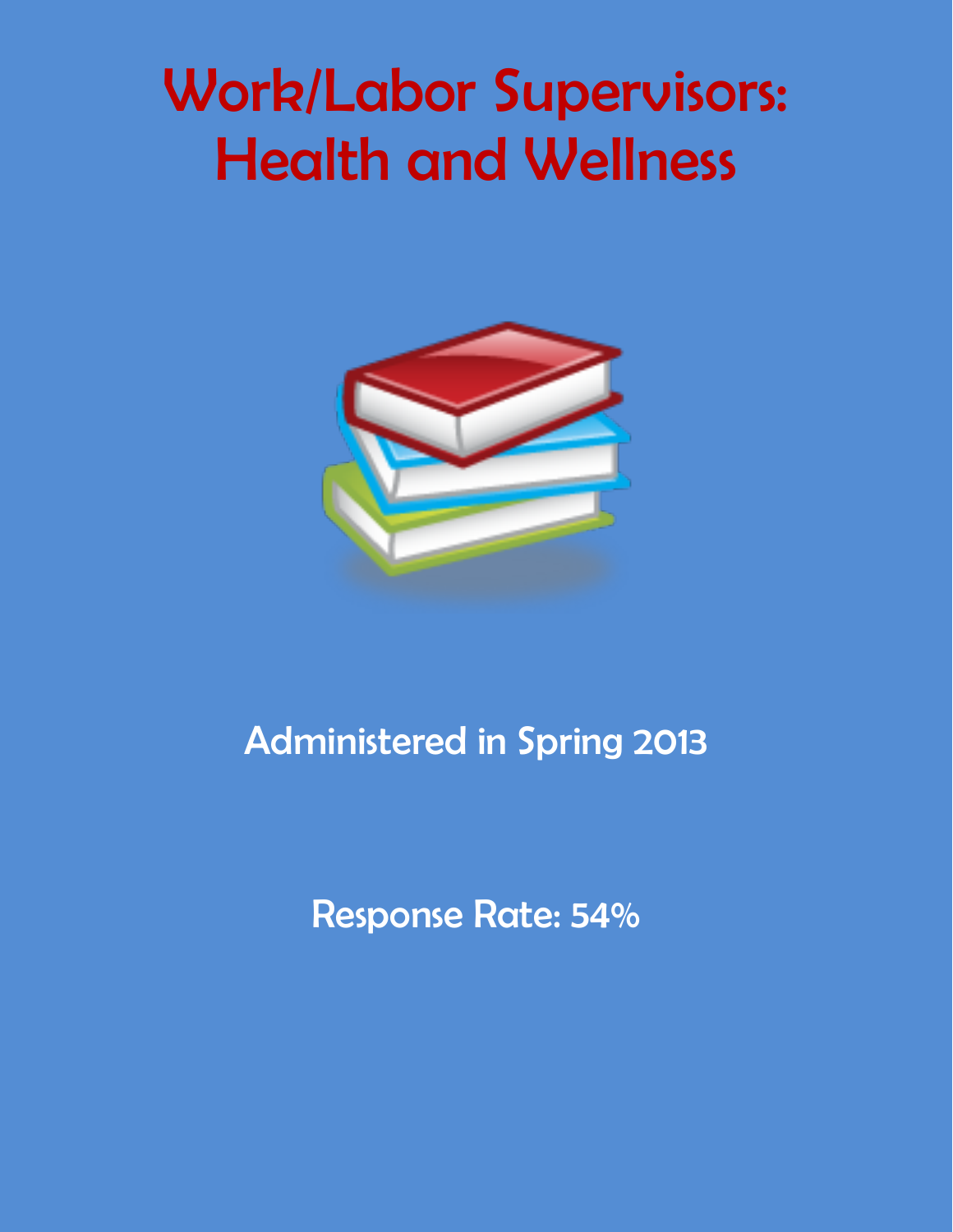#### **Default Question Block**

The purpose of this survey is to obtain information and ideas from work/labor supervisors regarding student health and wellness. This is a project initiated by the Work Colleges Consortium Research Group.

The survey should take only a few minutes to complete and all survey responses are anonymous. The results will be used to help us understand what role labor supervisors could play in the overall health and wellness of the student populations we serve.

Thank you,

Work Colleges Consortium Research Group

Angela Courage, Assistant Director of Institutional Research Ecclesia College

Fran Forman, Registrar and Director of Institutional Research College of the Ozarks

Allyson Hettrick, Director of Institutional Research Warren Wilson College

Sherry Long, Educational Division Head Alice Lloyd College

Kristi Nelms, Director of Institutional Research Blackburn College

Jennifer Payne, Dean of Work Sterling College

Judith Weckman, Director of Institutional Research and Assessment Berea College

#### Mark the College where you work.

- **Alice Lloyd College**
- **Berea College**
- Blackburn College
- College of the Ozarks
- Ecclesia College
- Sterling College
- **Warren Wilson College**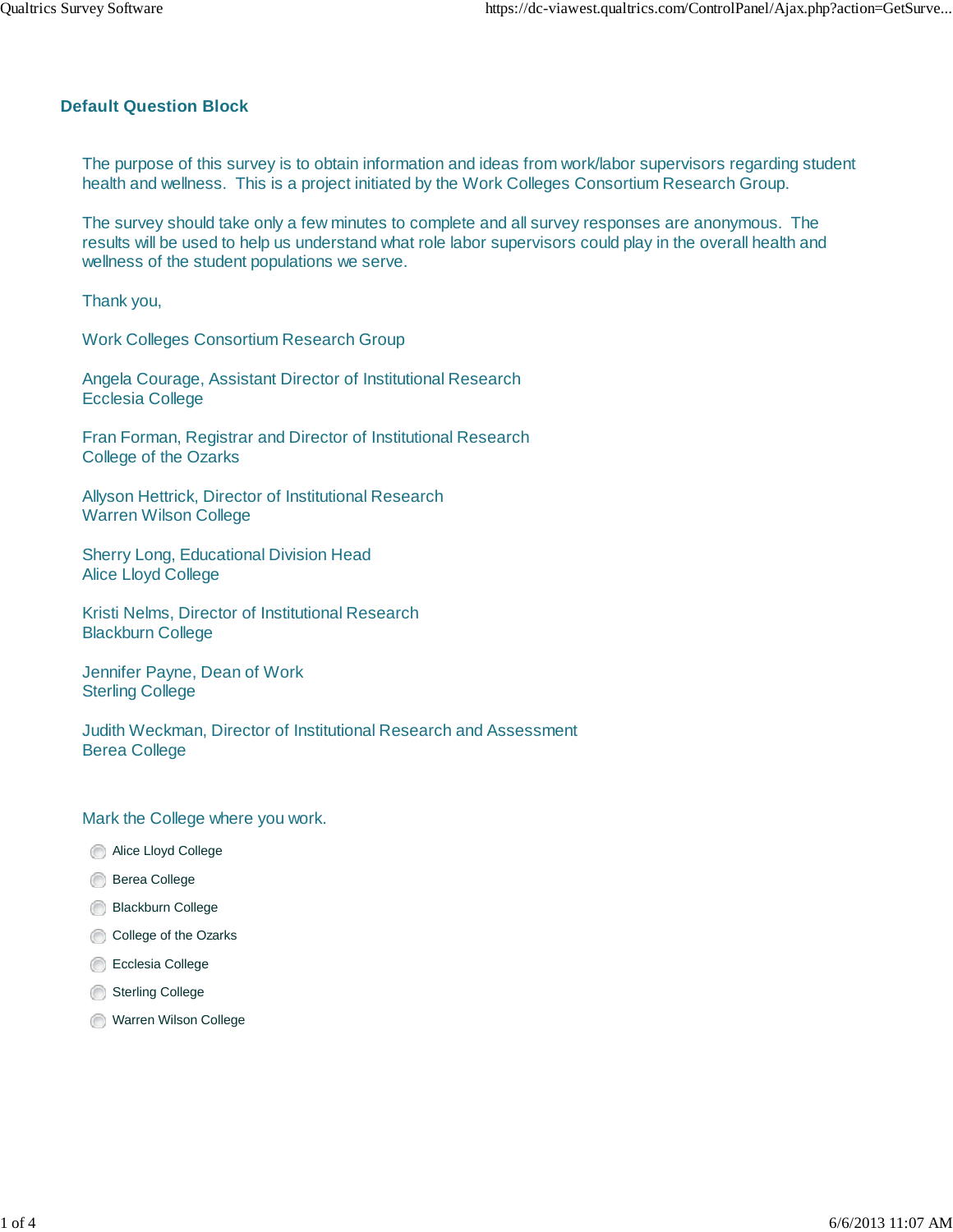### Length of time as a work/labor supervisor:

- less than one year
- one to three years
- over three years but less than five years
- over five years

On average, how many students do you supervise per year?

- one student
- 2-4 students
- ◯ 5-7
- ◯ 8-10
- $\circledcirc$  more than 10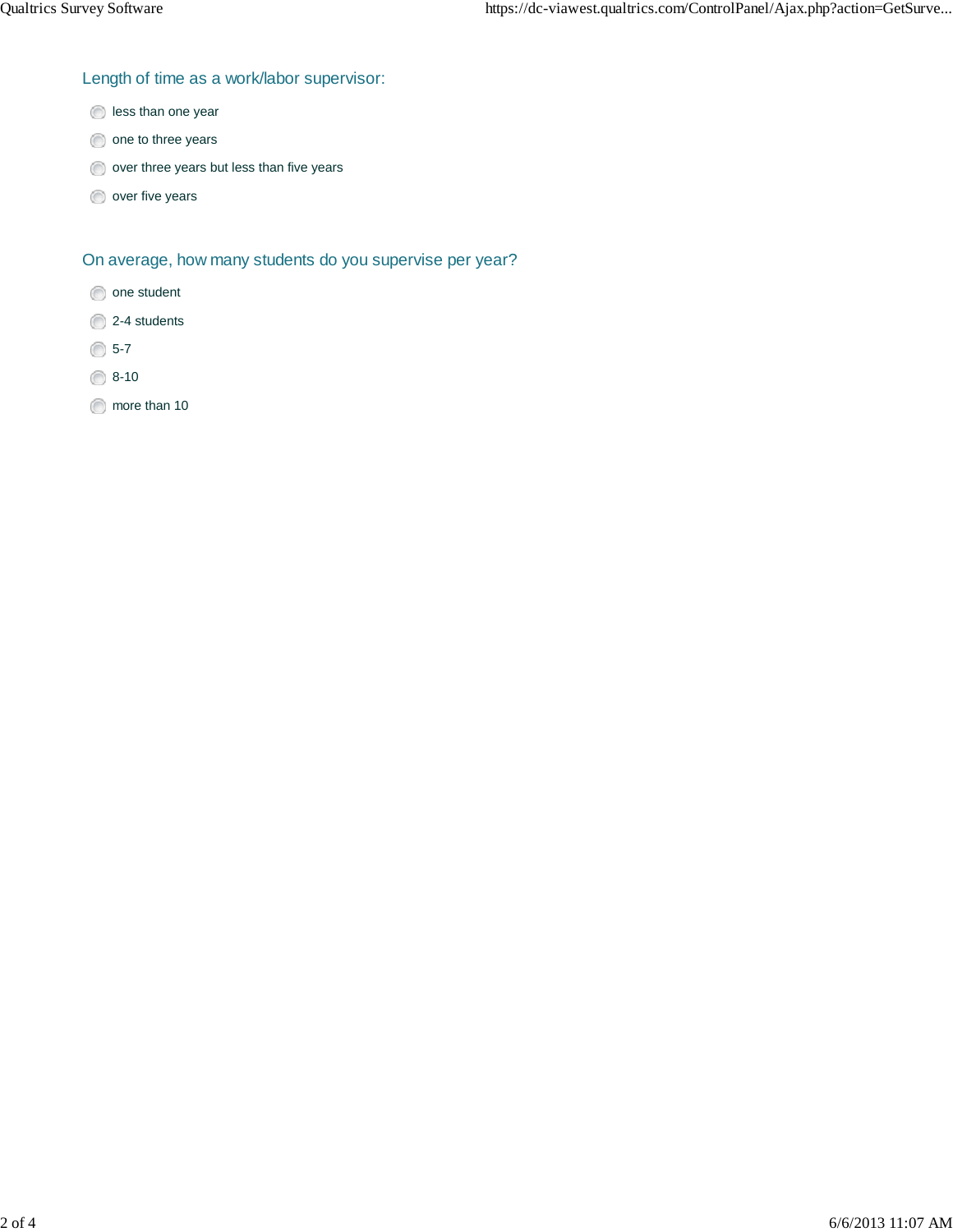Please rate to what extent the following are a wellness challenge for any of the students you currently supervise (whether it interferes with their work or not). If you have student managers who are responsible for direct supervision of student teams, please ask their assistance in responding to this item.

|                                                                                           | Consistently a<br>wellness<br>challenge | Occasionally a<br>wellness<br>challenge | Rarely a<br>wellness<br>challenge | Don't know |
|-------------------------------------------------------------------------------------------|-----------------------------------------|-----------------------------------------|-----------------------------------|------------|
| Sleeping (sleeping too little, not regularly, or too much)                                |                                         |                                         |                                   |            |
| Nutrition (not eating healthy foods, not eating regularly,<br>over or under eating, etc.) |                                         |                                         |                                   |            |
| Obesity or being significantly overweight                                                 |                                         |                                         |                                   |            |
| Lack of regular physical activity                                                         |                                         |                                         |                                   |            |
| <b>Homesickness</b>                                                                       |                                         |                                         |                                   |            |
| Family issues/problems                                                                    |                                         |                                         |                                   |            |
| Stress management                                                                         |                                         |                                         |                                   |            |
| Social problems (not connecting in positive ways to<br>peers)                             |                                         |                                         |                                   |            |
| Romantic relationship problems                                                            |                                         |                                         |                                   |            |
| Illegal drug abuse                                                                        |                                         |                                         |                                   |            |
| Alcohol abuse                                                                             |                                         |                                         |                                   |            |
| Tobacco addiction                                                                         |                                         |                                         |                                   |            |
| Emotional issues/problems                                                                 |                                         |                                         |                                   |            |
| Spiritual issues/problems                                                                 |                                         |                                         |                                   |            |
| Absences due to illness                                                                   |                                         |                                         |                                   |            |
| Too much involvement in school related activities (but not<br>coursework)                 |                                         |                                         |                                   |            |
| No involvement in school related activities                                               |                                         |                                         |                                   |            |
| Overextended work (on or off campus)                                                      |                                         |                                         |                                   |            |
| Other, please describe.                                                                   |                                         |                                         |                                   |            |
| Other, please describe.                                                                   |                                         |                                         |                                   |            |
| Other, please describe.                                                                   |                                         |                                         |                                   |            |

From the list above, list in order the top three wellness challenges you observe in the students you supervise.

| Top challenge         |  |  |  |
|-----------------------|--|--|--|
| 2nd highest challenge |  |  |  |
| 3rd highest challenge |  |  |  |

What role could work/labor supervisors play in enhancing the general health and wellness of the students they supervise? Please feel free to be creative. We are interested in your ideas.